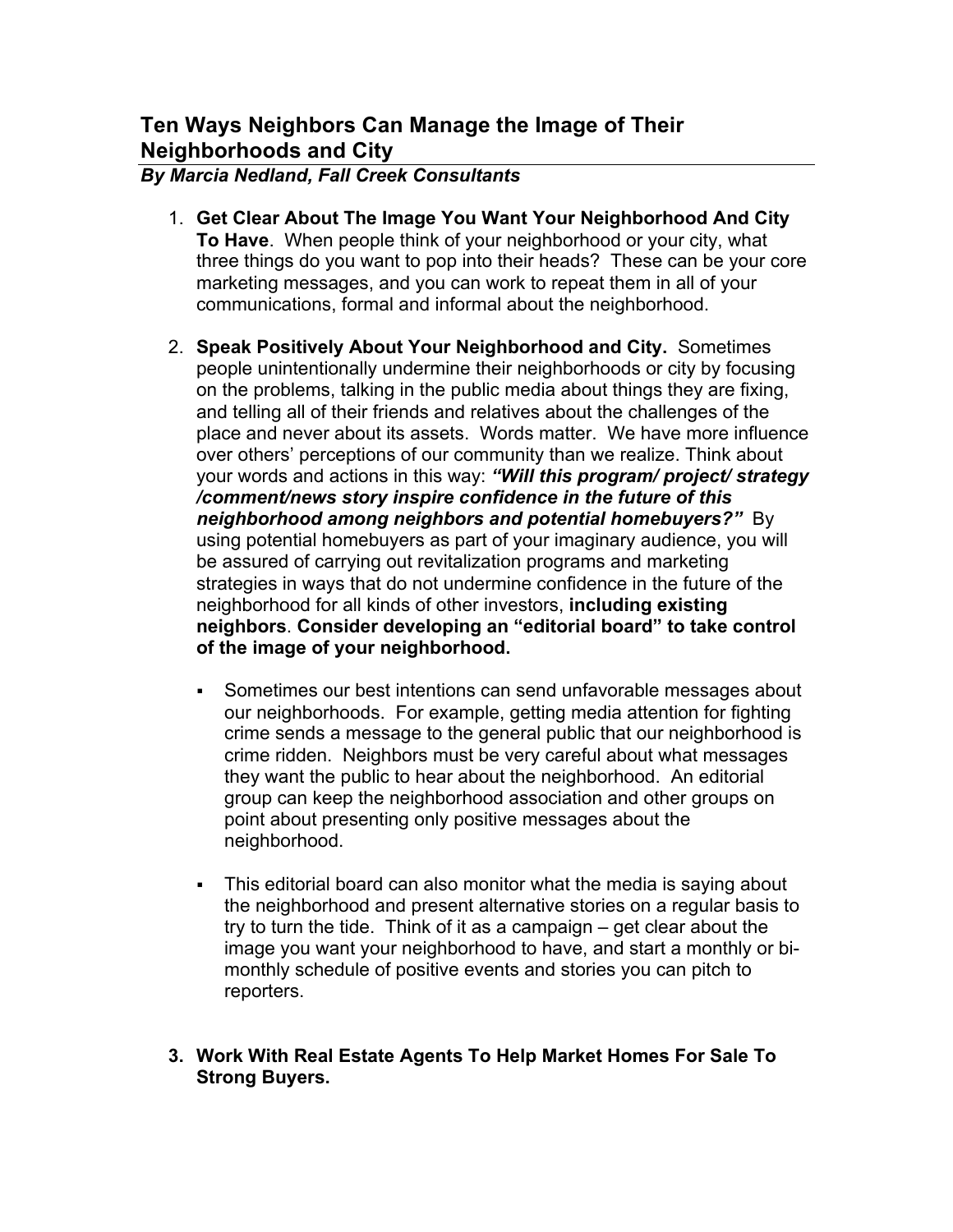- Keep track of the homes for sale in your neighborhood and have a plan for helping real estate agents market them. When you see homes for sale in the neighborhood, try to meet the listing agent and tell them what's great about the neighborhood, and offer your ambassador group to talk with prospective buyers.
- Ask the agents listing homes to do a "Pick Your Neighbor Party" in which an open house is held before the general public sees the home. Neighbors are invited, and they invite their friends and family. Everyone learns about the property and price and brainstorms people they know who might buy the home.
- Set up a Facebook page for your neighborhood and "friend" all of the real estate agents who list in your community. Send them updates about great things going on in the neighborhood.
- Make it easy for homebuyers to find out about homes for sale in your neighborhood and how great the neighborhood is: create a neighborhood website with current listings and link it to Realtors' websites.
- Form a neighborhood ambassador group to work with real estate agents on selling your neighborhood to strong buyers. This means getting together a small group of great neighbors who are prepared to talk to real estate agents and potential homebuyers about how great the neighborhood is. Potential homebuyers will believe what neighbors say more than anyone else.
- Get information on the home and distribute it at your neighborhood association meeting and ask members to pass it along to anyone they think might be interested. This is especially important when a home might sell to an absentee investor and you really want it to go to an owner occupant.
- 4. **Develop a presentation about the neighborhood and its benefits to homebuyers and renters and present to school parents and staff, church congregations, and other institutions with members who could become homeowners or renters in the neighborhood.**
	- These neighborhood institutions usually have many families who are renters, who could become strong buyers or renters in your neighborhood.
	- Post your presentation on your neighborhood website and on YouTube.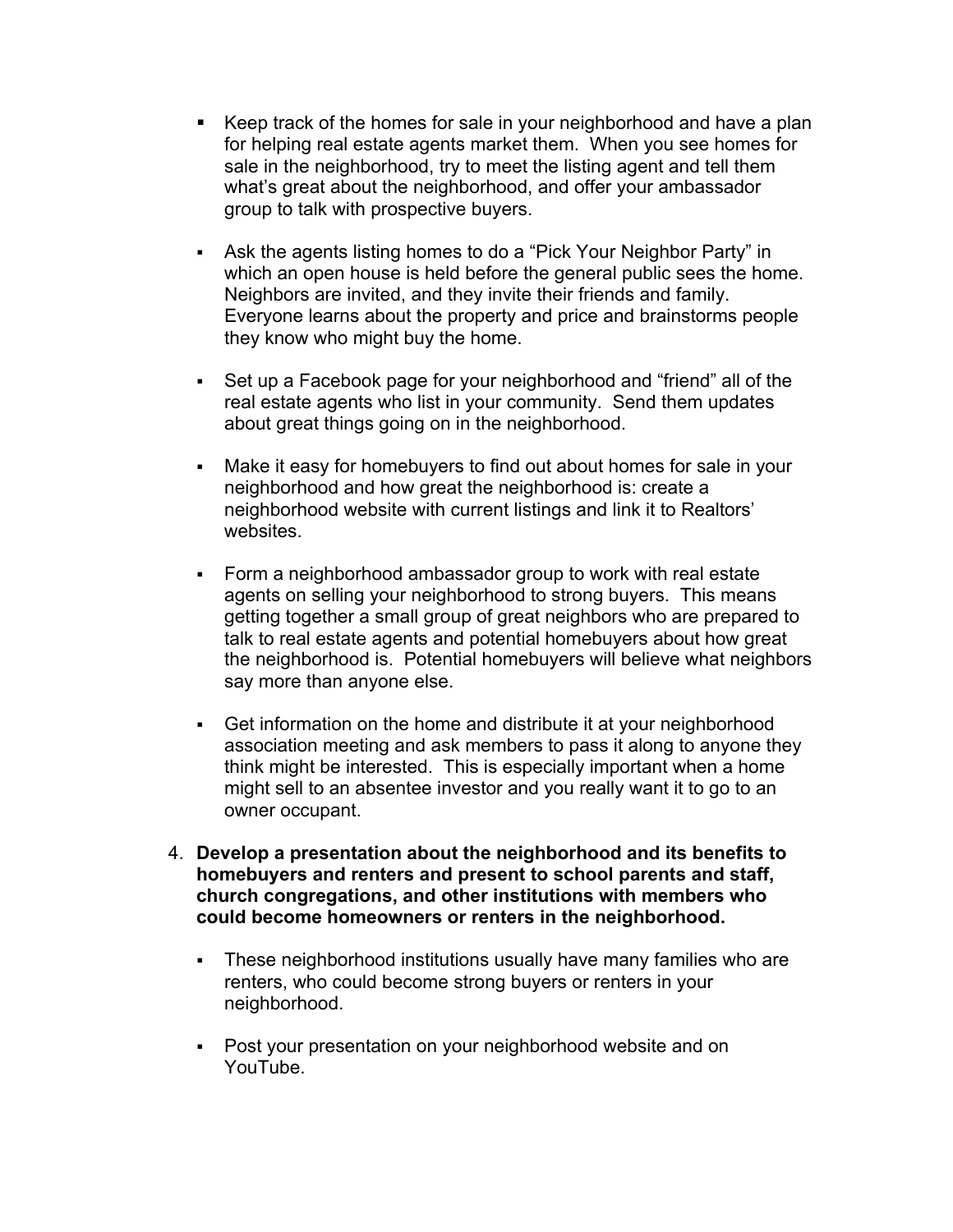### 5. **Welcome new neighbors and get them involved in the neighborhood.**

 One of the most powerful positive neighborhood images is one in which neighbors know each other, and are friendly and supportive. By modeling this behavior, you can start a lasting and noticeable image for your neighborhood that makes people want to stay and attracts new people, too.

## **6. Celebrate all of the Good Things and Work on Having Fun Activities**

A group of neighborhoods in Chicago says it this way:

- Neighborhood identities are created through shared experiences.
- Positive shared experiences result in positive neighborhood identities.
- **Programs that foster dialogue and exchange build positive shared** experiences and thus positive neighborhood identities.
- 7. **Define, Expect, Cultivate And Reward A Set Of "Neighborhood Values".** One of the greatest influences on a neighborhood's image comes from the degree to which neighbors embrace a set of basic "neighborhood values". The values that support a neighborhood's quality of life and a positive image are simple and obvious, and don't require money to perform:
	- Porches and yards are kept clean and tidy. No trash, no junk. Mown lawns.
	- **People do not litter streets and other public areas, and they** immediately pick up any litter they find.
	- **People put their trash out on trash day in an appropriate receptacle,** and they bring the receptacle in within a day of pickup. They do not place trash out days and weeks in advance of pickup because it flies away, is disturbed by animals, and is an eyesore for the street.
	- **People respect their neighbors and conduct their lives in ways that do** not negatively impact their neighbors – no loud music, etc.
	- **People observe speed limits and other traffic regulations. They do not** speed through the neighborhood endangering the lives of children, pets and others. They don't park in the middle of a street blocking traffic while they chat with friends. They don't park their cars in their front yards.
	- **People take responsibility for their children's actions and teach them to** be good neighbors.
	- **People shovel snow from walks and porches, rake leaves, etc. in a** timely manner.
	- **People do not deal drugs or allow drugs to be sold in their homes. Ditto** for other criminal activities.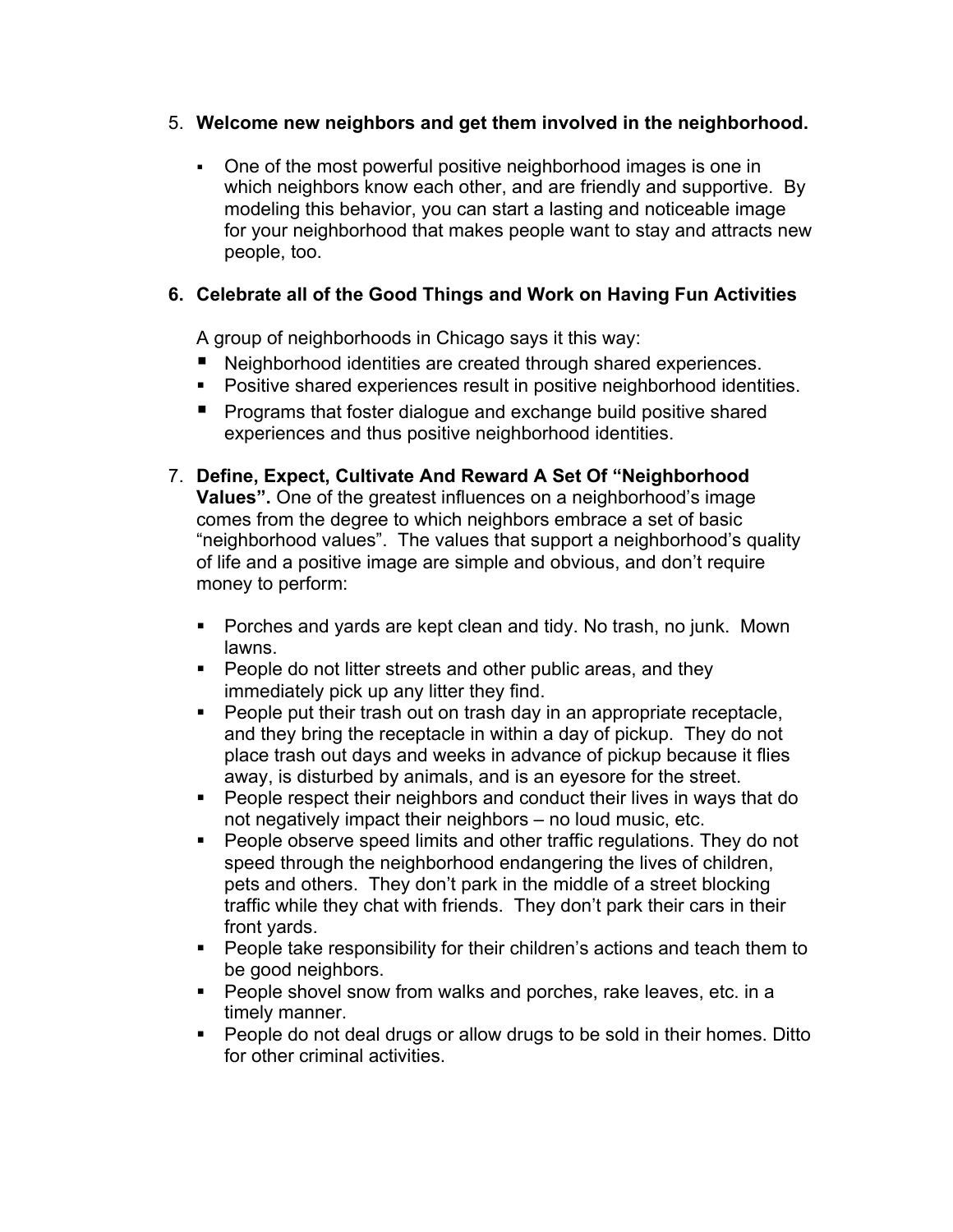Do whatever you can to encourage, facilitate, and cajole people into embracing these values. Be creative – I've known organizations that pay for junk cars, old appliances and indoor furniture placed outdoors because for some people these items have value. Set up a tool lending library if people lack lawnmowers and other home maintenance tools. Get help for elderly or disabled neighbors.

And don't be afraid to act against those who refuse to embrace these values. Frankly, if they won't do these very basic things, they do not deserve to be in the neighborhood. Use building code enforcement, environmental code enforcement, and even direct action such as picketing a bad landlord at his home or church.

#### 8. **Help Make The Neighborhood Look Its Best.**

- You can't control everything about the way your neighborhood looks to passersby, but neighbors can make a big difference by having high expectations for street and sidewalk cleanliness, yard maintenance, bringing in garbage cans, etc. Work with your neighborhood association and other groups of neighbors to make sure everyone understands how important this is to the neighborhood's image and to get each person's commitment to doing the best they can with their property and helping neighbors with theirs.
- Reward and draw attention to good property maintenance and neighborly behavior by establishing a Good Neighbor awards program, and/or a Best House on the Block awards program. Do stories about the winners in your neighborhood newsletter, or announce them at the neighborhood association meeting.
- Have high expectations for city services around street and other public areas maintenance, code enforcement, and the public appearance of business and landlord properties. Your neighborhood deserves the best from city government and you must hold them accountable to deliver the best. In most places, the squeaky wheel gets the grease, and you can demand excellent city services by consistently expressing your expectations through regular meetings with city council reps, code enforcement, the Mayor, etc. Demand responsible building maintenance from businesses and landlords the same way. This may take time, but keep at it. Too many neighborhoods accept the low expectations that others have for them, which become a self-fulfilling prophecy.
- 9. **Find Buyers Who Will, By Their Choice Of The Neighborhood, Signify To Others That The Neighborhood Is Improving – And Then Market Their Choice Like Crazy**. In Battle Creek, Michigan, Neighborhoods Inc.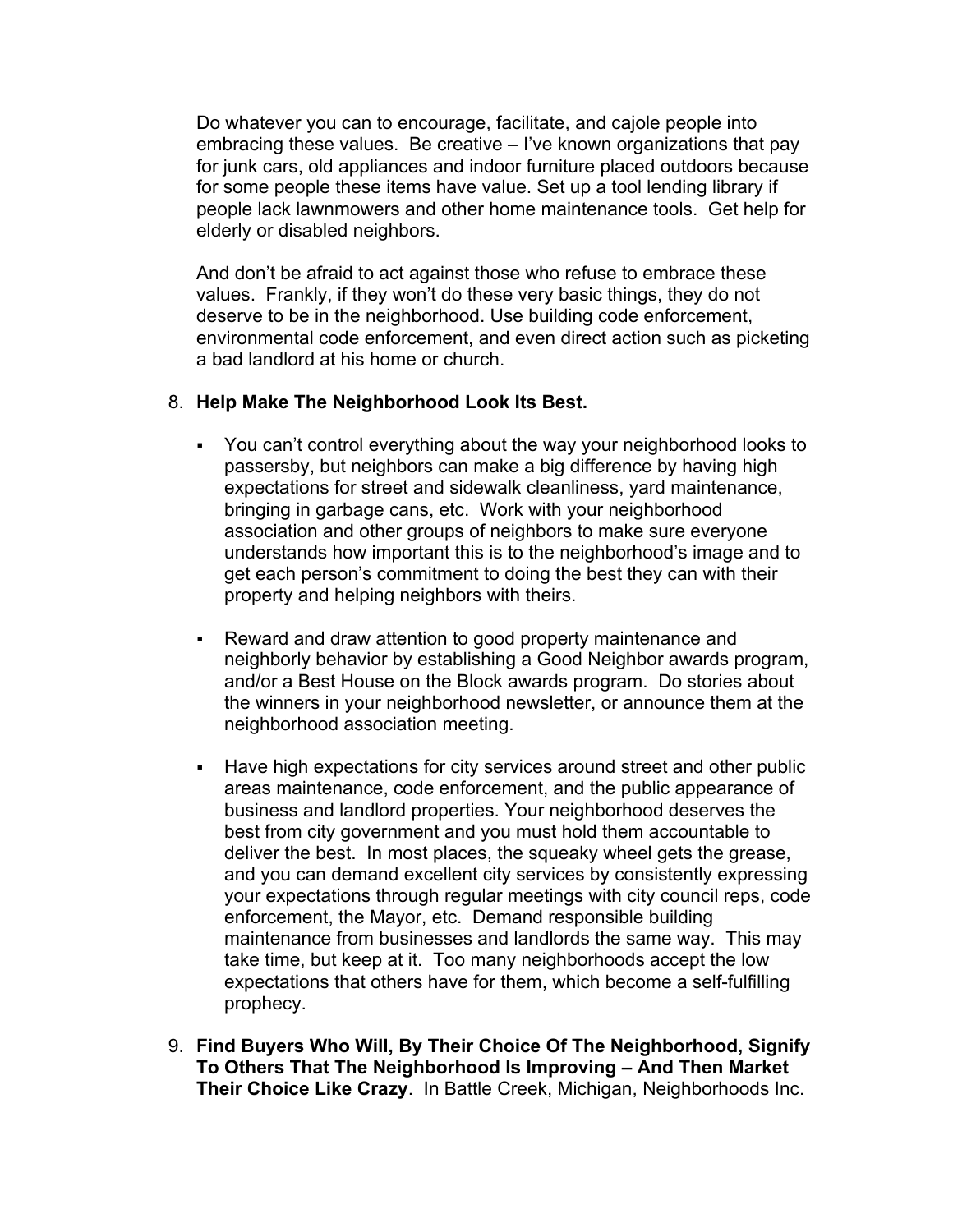was able to recruit a past president of the local Urban League to buy a home in the target neighborhood. This was a person everyone knew could have chosen many other neighborhoods, and who caused neighbors to believe the neighborhood must be getting better. By making sure everyone knows when someone like this buys, you can change the perceptions of your neighborhood faster.

10.**Change the Subject**. One problem most declining neighborhoods face is a reputation with the media and the general public characterized by problems like crime and drugs. There are two ways to deal with this. The one that doesn't work is to attempt to change public opinion by talking about what the organization is doing to fight those problems. This usually reinforces the image of crime and drugs by reminding people all the time of the problems you are trying to solve.

The other approach, which works better, is to actively change the subject. Give the media and the public lots and lots of stories about things that are wonderful in the neighborhood. And don't act surprised that something good is happening in the neighborhood. For example, don't do a story that says "although this neighborhood is oppressed and downtrodden, a few dedicated neighbors are planting a garden anyway!" Do stories on the private gardens in your neighborhood, on the ethnic restaurants and groceries if you have them, on the winners of your Good Neighbor Awards, on recent home renovations, on recent homebuyers. Think of your job as *replacing* the image people have of your neighborhood rather than changing it.

**BONUS: Make Things Special.** As you consider options in neighborhood strategies and marketing, try to always figure out how to make a building, a park, a street, a neighborhood entry – whatever it is you are working on – look *special*. For an overall neighborhood, this may mean identifying the sub-neighborhoods, naming them, developing logos for them, and then putting up banners and gateway signs that define them. For a home improvement or rehab, figure out what it would take to make that house look like the best house on the block. What's special in one place will be different from what it is in another, but it is always easy to figure out. The accumulation of making individual things special produces a special neighborhood. Special inspires confidence and special sells.

What else can you think of?

.

.